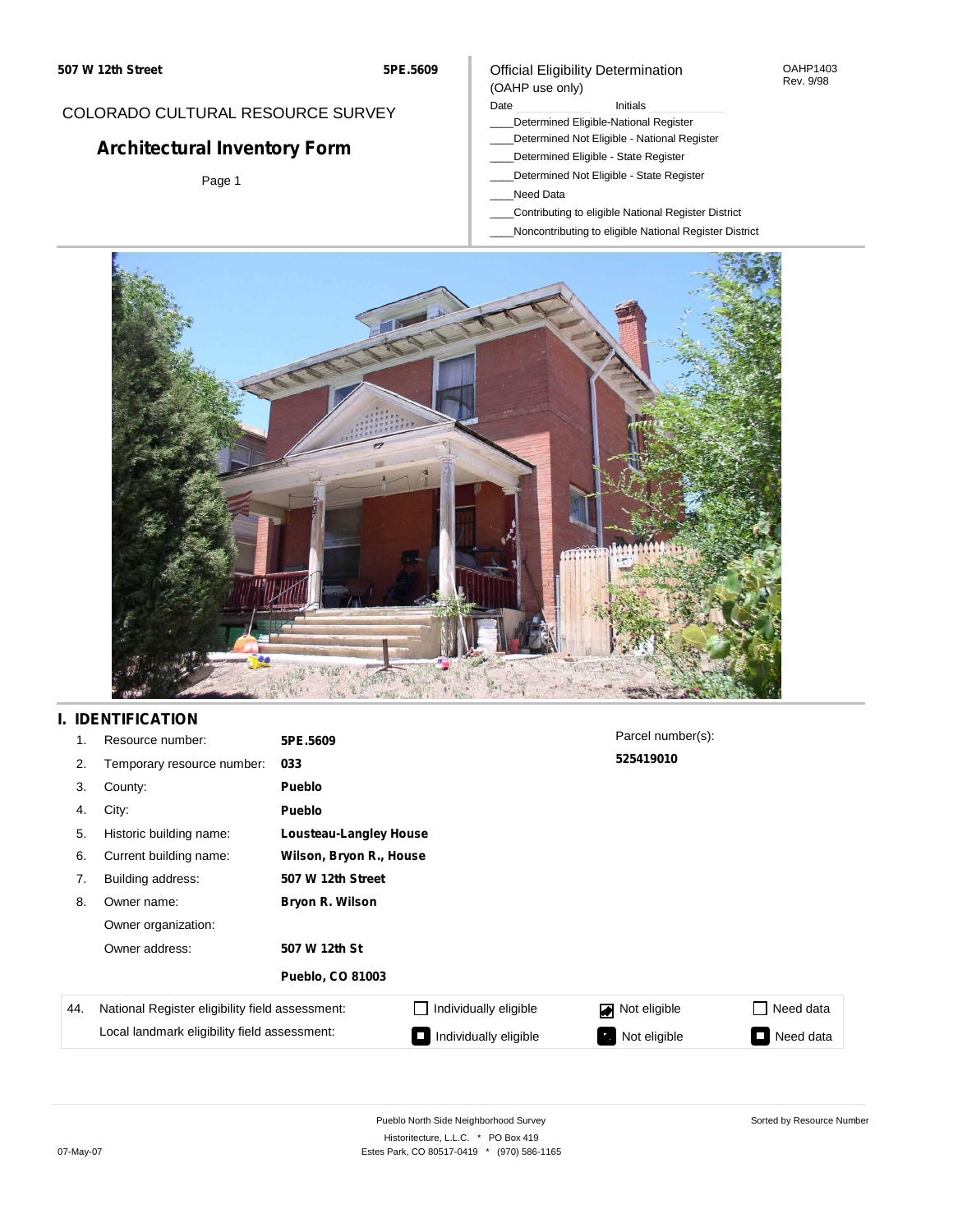Page 2

### **II. GEOGRAPHIC INFORMATION**

| 9.  | P.M.<br>6th            | Township:<br><b>20S</b>                                    | 65W<br>Range:             |
|-----|------------------------|------------------------------------------------------------|---------------------------|
|     | 1/4<br>of<br><b>NW</b> | <b>SE</b><br>of <b>NW</b><br>1/4<br>1/4<br><b>SE</b><br>of | of Section<br>25<br>1/4   |
| 10. | UTM reference zone:    | 13                                                         |                           |
|     | Easting:               | 533831                                                     | Northing:<br>4236537      |
| 11. | USGS quad name:        | <b>Northeast Pueblo</b>                                    | Scale:<br>7.5             |
|     | Year:                  | 1961 (Photorevised 1970 and<br>1974)                       |                           |
|     | 12. $Lot(s)$ :         | south 75.41 feet of Lot 14; Block 37                       |                           |
|     | Addition:              | <b>County Addition</b>                                     | Year of addition:<br>1869 |

13. Boundary description and justification:

The boundary, as described above, contains but does not exceed the land historically associated with this property.

Metes and bounds exist:

П

### **III. ARCHITECTURAL DESCRIPTION**

| 14. | Building plan (footprint, shape):    | <b>Rectangular Plan</b>      |                       |
|-----|--------------------------------------|------------------------------|-----------------------|
|     | Other building plan descriptions:    |                              |                       |
| 15. | Dimensions in feet (length x width): | 858 square feet              |                       |
| 16. | Number of stories:                   | 2                            |                       |
| 17. | Primary external wall material(s):   | <b>Brick</b>                 | Other wall materials: |
|     |                                      |                              |                       |
| 18. | Roof configuration:                  | <b>Hipped Roof</b>           |                       |
|     | Other roof configurations:           |                              |                       |
| 19. | Primary external roof material:      | <b>Asphalt Roof</b>          |                       |
|     | Other roof materials:                |                              |                       |
| 20. | Special features:                    | Fence                        |                       |
|     |                                      | Chimney                      |                       |
|     |                                      | Porch                        |                       |
|     |                                      | <b>Roof Treatment/Dormer</b> |                       |

#### 21. General architectural description:

Oriented to the south, this house rests on a pink-colored, rock-faced sandstone, coursed ashlar foundation. The walls consist of red, pressed brick, with thin, pink mortar. A protruding watertable marks the junction of the foundation and exterior walls. Another belt course corresponds to the sills of the second-story windows. Most windows are 1-over-1-light, double-hung sash, with white-painted wood frames, white-painted, rock-faced, sandstone sills, and flat arches. Awning or hopper windows, with diamond-shaped glazing, appear in the south ends of the first story of both the east and west elevations. A hipped-roof porch extends across the entire principal (south) façade. The porch has a wood floor and beadboard ceiling. A red-painted wood balustrade, with curved balusters, surrounds the porch. The porch supports are white-painted, wood, Tuscan columns. Offset to the east half of the porch are 4 concrete steps. Above these steps is a pediment with latticework frieze. Scroll brackets mark the junction of the pediment with its corresponding porch supports. The porch provides access to the principal doorway, which opens east of center on the otherwise symmetrical facade. It hosts a wood slab door, opening behind a black, security-type storm door. The transom above the door has been boarded shut. A small, hipped-roof porch protrudes from the center of the rear (north) elevation. It is entered on the east side and is enclosed with a combination of latticework and translucent sheets of plastic. Green, interlocking asphalt shingles cover the centrally hipped roof. A hipped-roof dormer protrudes from the roof's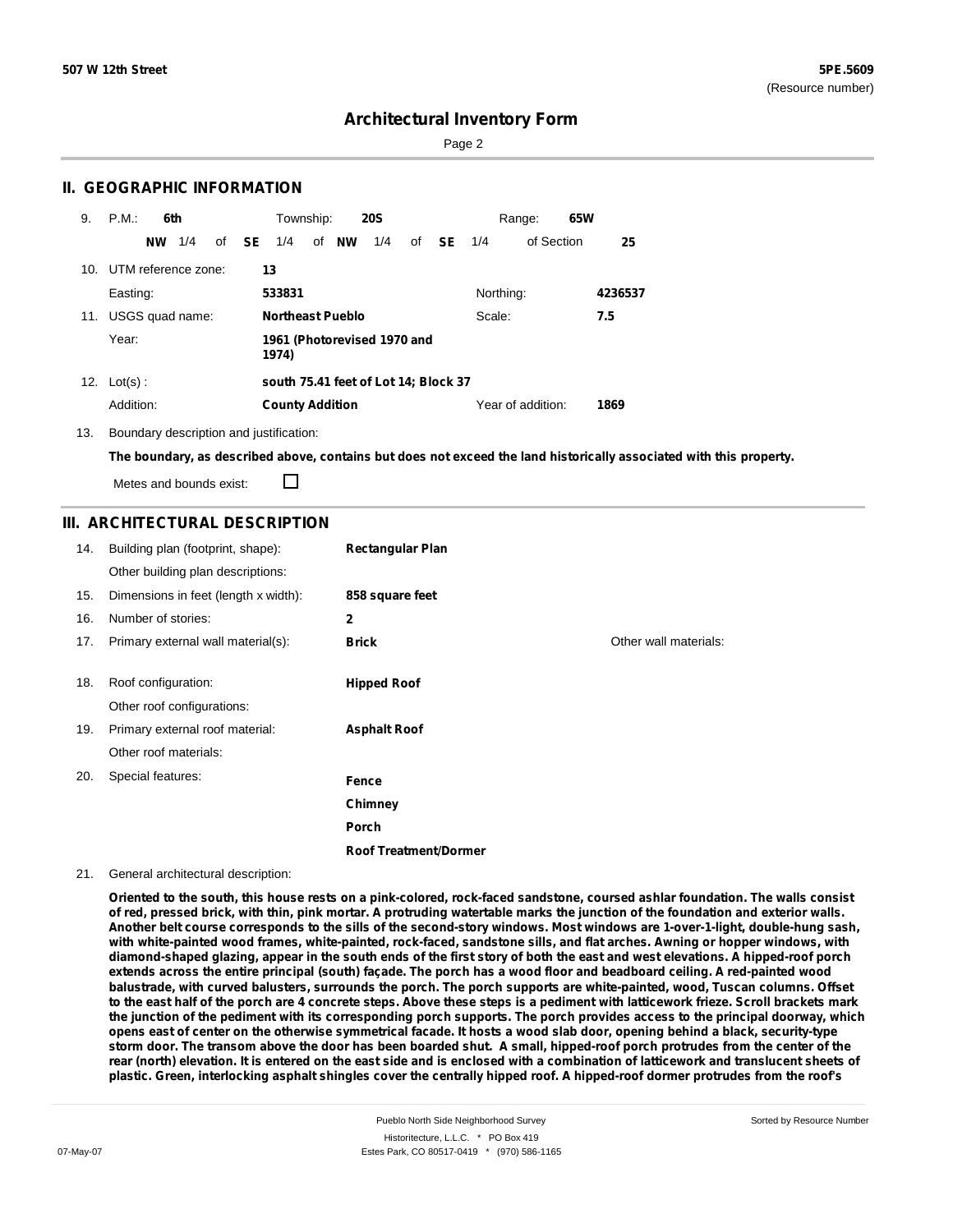Sorted by Resource Number

## **Architectural Inventory Form**

Page 3

south-facing slope. It is faced in white-painted, square-cut wood shingles. A red-brick, engaged chimney protrudes above the roof, north of center on the east elevation. White-painted beadboard boxes the eaves, and white-painted, evenly spaced, **shaped modillions appear beneath the soffit.**

22. Architectural style: **Late 19th And 20th Century Revivals**

Other architectural styles:

Building type:

**Foursquare**

23. Landscape or special setting features:

This property is located on terrain sloping steeply downward from northeast to southwest, with an elevation of around 4,700 feet above mean sea level. The neighborhood features modest, one- and two-story houses. This property is located on the north side of West 12th Street, an east-west-oriented thoroughfare. It is situated between 1201-1203 North Greenwood Street, to the east, and 511 West 12th Street, to the west. A grass-covered strip, hosting a large elm tree, separates the sidewalk from the street. Surrounding the house is a planted-grass yard, with mature landscaping. A combination of wood and chain-link fences surrounds the north and east yards. A pink-colored sandstone sidewalk parallels West 12th Street. Separating the sidewalk from the front yard is a retaining wall of buff-colored, rock-faced, coursed sandstone ashlar, with a pink-colored sandstone cap. **A series of pink-colored, sandstone steps rises through the retaining wall to the front porch.**

24. Associated buildings, features or objects: **No associated buildings identified.**

#### **IV. ARCHITECTURAL HISTORY**

| 25. | Date of Construction:  | Estimate:                                                                   | Actual: | 1909                                                                                          |  |  |
|-----|------------------------|-----------------------------------------------------------------------------|---------|-----------------------------------------------------------------------------------------------|--|--|
|     | Source of Information: | Pueblo County Office of Tax Assessor. Property information card [internet]. |         |                                                                                               |  |  |
| 26. | Architect:             | unknown                                                                     |         |                                                                                               |  |  |
|     | Source of information: |                                                                             |         |                                                                                               |  |  |
| 27. | Builder:               | unknown                                                                     |         |                                                                                               |  |  |
|     | Source of information: |                                                                             |         |                                                                                               |  |  |
| 28. | Original Owner:        | Peter G. Lousteau and John W. Langley, Sr.                                  |         |                                                                                               |  |  |
|     | Source of information: | Co. consulted 1886 through 2003.                                            |         | Pueblo City Directory. Pueblo, Co.; Salt Lake City; Kansas City, Mo.; and others: R.L. Polk & |  |  |

29. Construction history:

According to Pueblo County tax records and other sources, this building was constructed in 1909. An analysis of the form, style, and materials corroborates this date. According to the current owner, the house had been remodeled twice before his ownership, but these alterations must have been isolated to the interior; there have been no notable alterations to the exterior **of this building.**

30. Location: **original** Date of move(s):

### **V. HISTORICAL ASSOCIATIONS**

| 31. Original use(s):     | <b>Single Dwelling</b> |
|--------------------------|------------------------|
| 32. Intermediate use(s): | <b>Single Dwelling</b> |
| 33. Current use(s):      | <b>Single Dwelling</b> |
| 34. Site type(s):        | <b>Residence</b>       |

35. Historical background:

The original owners and residents of this house were both prominent Pueblo businessmen. Born in France in 1864, Peter G. Lousteau operated a restaurant in Pueblo. With his wife, Dulcia, Peter Lousteau had a daughter, Hortence. She married John W. Langley and, with their son John, Jr., also resided in this house. John Langley, Sr., was born in 1882 in Colorado. He was coowner, vice-president, treasurer, and assistant manager of the Langley Grocer Company, located at the corner of Third Street **and Santa Fe Ave. The Lousteau-Langley families also resided here with at least one domestic servant.**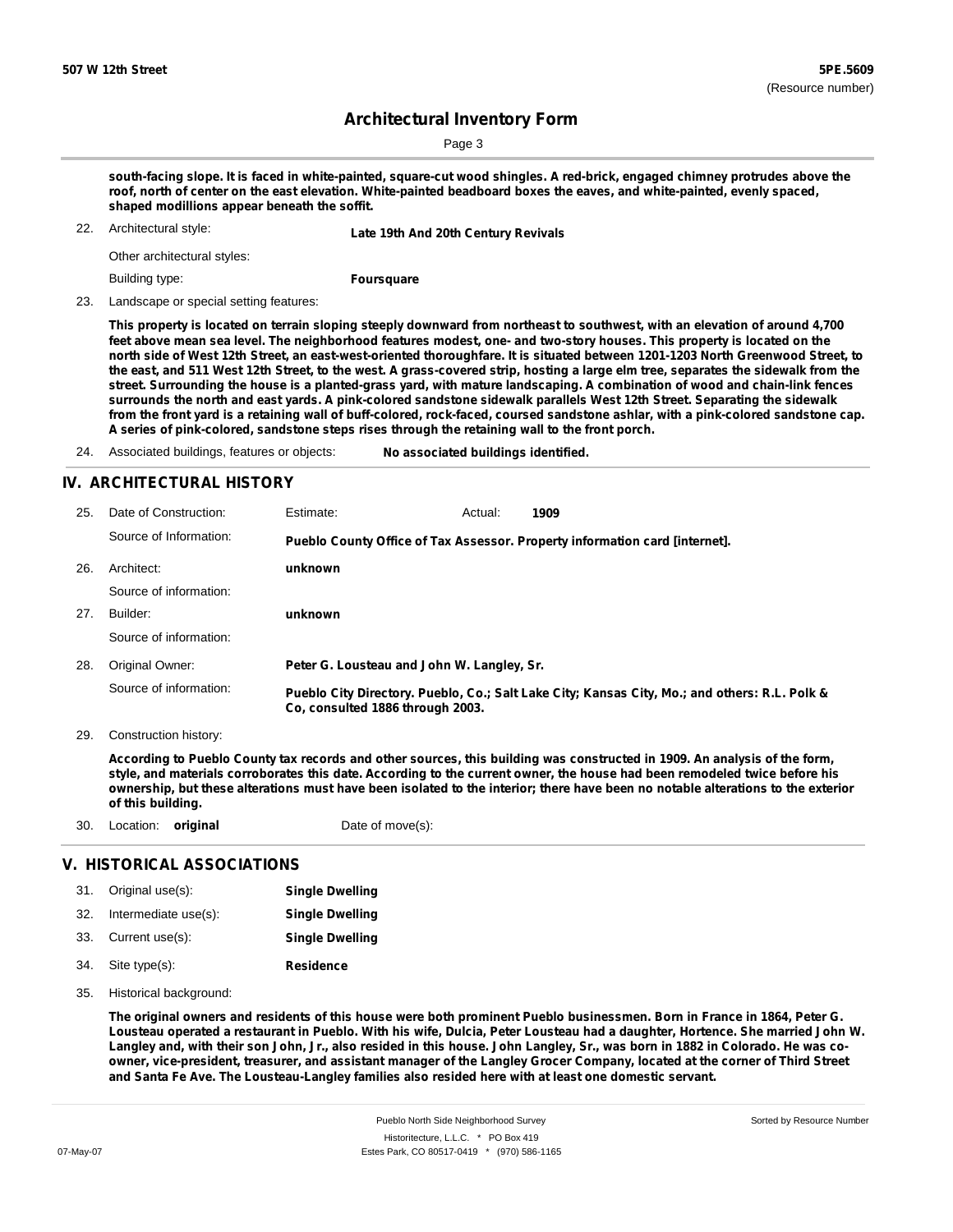Page 4

By 1914, James Cullen lived here. In 1919, the owner was Herman Woodworth Nash, who resided here with his wife, Emma. Herman Nash had been a resident of Pueblo since 1878. Together, the Nashes had one son, Irving. They resided here until just **prior to 1930, moving to 515 West 13th Street. Herman Nash died in August 1943.**

In 1930, George Herman resided here, followed by Fred R. and Robert P. Murray in 1935. Hames V. Page lived here in 1940. Purchasing the property prior to 1945 was Pueblo merchant Simon Altman. He had come to Colorado in 1900 and, with his wife, Gisela, had two children, Frieda and Leo S., a local attorney. The Altmans were members of the United Hebrew Center and Temple Emanuel. Simon Altman operated a store on North Main Street for several years. The family moved to 161 Marian Drive **shortly before Simon's death in October 1959.**

36. Sources of information:

**Pueblo County Office of Tax Assessor. Property information card [internet].**

**Pueblo City Directory. Pueblo, Co.; Salt Lake City; Kansas City, Mo.; and others: R.L. Polk & Co, consulted 1886 through 2003.**

**U.S. Census of 1910. Precinct 3, Pueblo, Pueblo County, Colorado. Series T624, roll 124, p. 122.**

**"Altman (Simon" [obituary]. Pueblo Chieftain, 6 October 1959, p. 7.**

**"Nash (Herman Woodworth)" [obituary]. Pueblo Chieftain, 13 August 1943, p. 5.**

**Wilson, Bryon R. Interview with Adam Thomas, 14 June 2005.**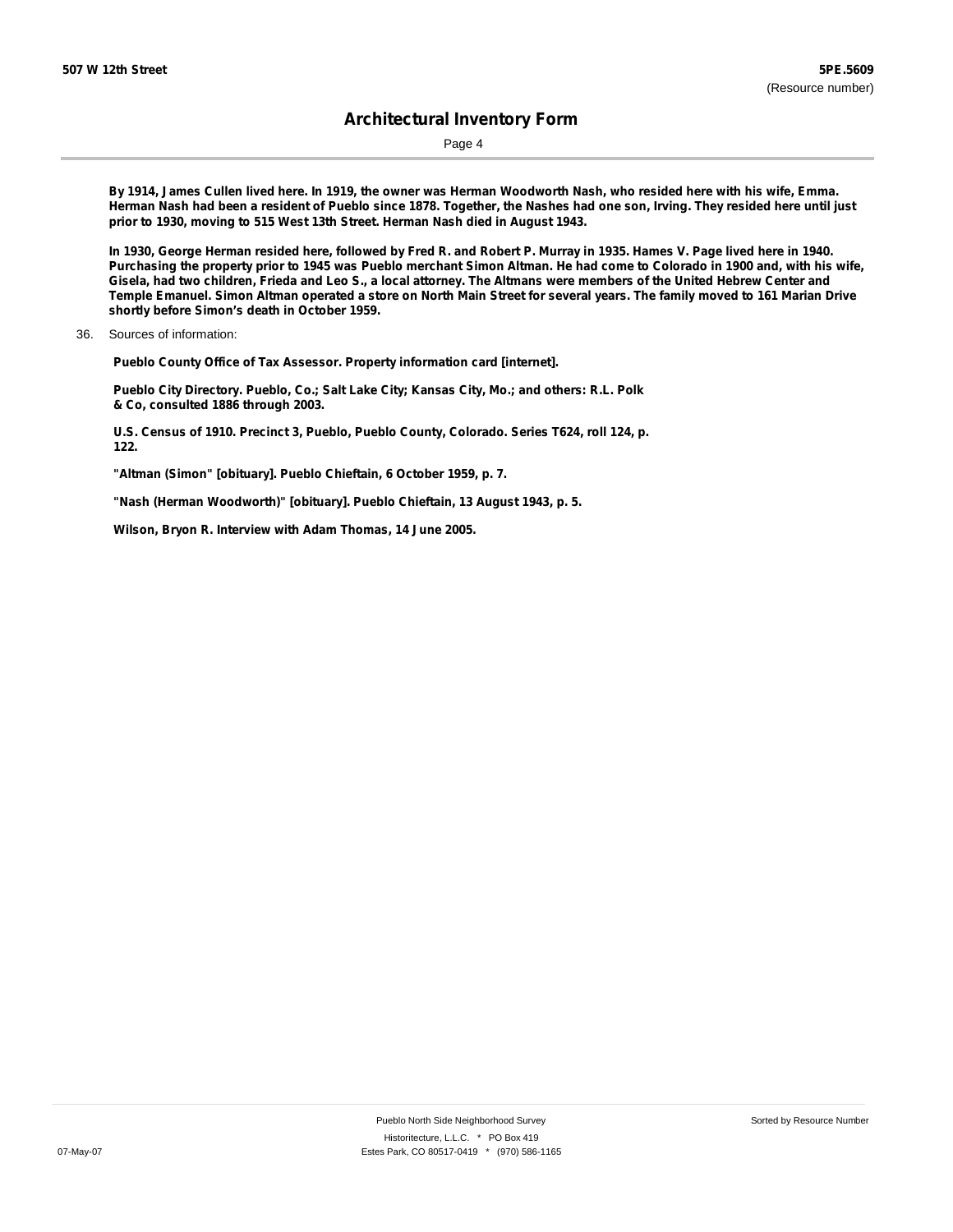۰

Sorted by Resource Number

# **Architectural Inventory Form**

Page 5

|     | <b>VI. SIGNIFICANCE</b>                                                                                                                                                                                                                                                               |  |  |  |  |  |  |
|-----|---------------------------------------------------------------------------------------------------------------------------------------------------------------------------------------------------------------------------------------------------------------------------------------|--|--|--|--|--|--|
| 37. | Local landmark designation:<br>Yes $\Box$<br>No.                                                                                                                                                                                                                                      |  |  |  |  |  |  |
|     | Designation authority:                                                                                                                                                                                                                                                                |  |  |  |  |  |  |
|     | Date of designation:                                                                                                                                                                                                                                                                  |  |  |  |  |  |  |
| 38. | Applicable National Register criteria:                                                                                                                                                                                                                                                |  |  |  |  |  |  |
|     | A. Associated with events that have made a significant contribution to the broad pattern of our history.<br>l.                                                                                                                                                                        |  |  |  |  |  |  |
|     | B. Associated with the lives of persons significant in our past.<br>$\Box$                                                                                                                                                                                                            |  |  |  |  |  |  |
|     | C. Embodies the distinctive characteristics of a type, period, or method of construction, or represents the work<br>◙<br>of a master, or that possess high artistic values, or represents a significant and distinguished entity whose<br>components may lack individual distinction. |  |  |  |  |  |  |
|     | D. Has yielded, or may be likely to yield, information important in history or prehistory.                                                                                                                                                                                            |  |  |  |  |  |  |
|     | Qualifies under Criteria Considerations A through G (see manual).                                                                                                                                                                                                                     |  |  |  |  |  |  |
|     | Does not meet any of the above National Register criteria.                                                                                                                                                                                                                            |  |  |  |  |  |  |
|     | <b>Pueblo Standards for Designation:</b>                                                                                                                                                                                                                                              |  |  |  |  |  |  |
|     | 1a. History                                                                                                                                                                                                                                                                           |  |  |  |  |  |  |
|     | Have direct association with the historical development of the city, state, or nation; or                                                                                                                                                                                             |  |  |  |  |  |  |
|     | <u>1b. History</u>                                                                                                                                                                                                                                                                    |  |  |  |  |  |  |
|     | Be the site of a significant historic event; or<br>$\mathcal{L}_{\mathcal{A}}$                                                                                                                                                                                                        |  |  |  |  |  |  |
|     | 1c. History<br>Have direct and substantial association with a person or group of persons who had influence on society.<br>$\blacksquare$                                                                                                                                              |  |  |  |  |  |  |
|     | 2a. Architecture                                                                                                                                                                                                                                                                      |  |  |  |  |  |  |
|     | Embody distinguishing characteristics of an architectural style or type; or<br>$\overline{\phantom{a}}$                                                                                                                                                                               |  |  |  |  |  |  |
|     | 2b. Architecture                                                                                                                                                                                                                                                                      |  |  |  |  |  |  |
|     | Be a significant example of the work of a recognized architect or master builder, or<br>$\sim$                                                                                                                                                                                        |  |  |  |  |  |  |
|     | 2c. Architecture                                                                                                                                                                                                                                                                      |  |  |  |  |  |  |
|     | Contain elements of architectural design, engineering, materials, craftsmanship, or artistic merit which represent a<br>О<br>significant or influential innovation;                                                                                                                   |  |  |  |  |  |  |
|     | 2d. Architecture                                                                                                                                                                                                                                                                      |  |  |  |  |  |  |
|     | Portray the environment of a group of people or physical development of an area of the city in an era of history<br>$\Box$<br>characterized by a distinctive architectural style.                                                                                                     |  |  |  |  |  |  |
|     | 3a. Geography                                                                                                                                                                                                                                                                         |  |  |  |  |  |  |
|     | Have a prominent location or be an established, familiar, and orienting visual feature of the contemporary city, or                                                                                                                                                                   |  |  |  |  |  |  |
|     | 3b. Geography                                                                                                                                                                                                                                                                         |  |  |  |  |  |  |
|     | Promote understanding and appreciation of Pueblo's environment by means of distinctive physical characteristics<br>or rarity; or                                                                                                                                                      |  |  |  |  |  |  |
|     | 3c. Geography                                                                                                                                                                                                                                                                         |  |  |  |  |  |  |
|     | Make a special contribution to Pueblo's distinctive character.<br>$\sim$                                                                                                                                                                                                              |  |  |  |  |  |  |
|     | Not Applicable                                                                                                                                                                                                                                                                        |  |  |  |  |  |  |
|     | Does not meet any of the above Pueblo landmark criteria.<br>$\overline{\phantom{a}}$                                                                                                                                                                                                  |  |  |  |  |  |  |
| 39. | Area(s) of Significance:<br><b>Architecture</b>                                                                                                                                                                                                                                       |  |  |  |  |  |  |
| 40. | Period of Significance:<br>1909                                                                                                                                                                                                                                                       |  |  |  |  |  |  |
| 41. | National:<br>Level of significance:<br>State<br>Local<br>П<br>м.                                                                                                                                                                                                                      |  |  |  |  |  |  |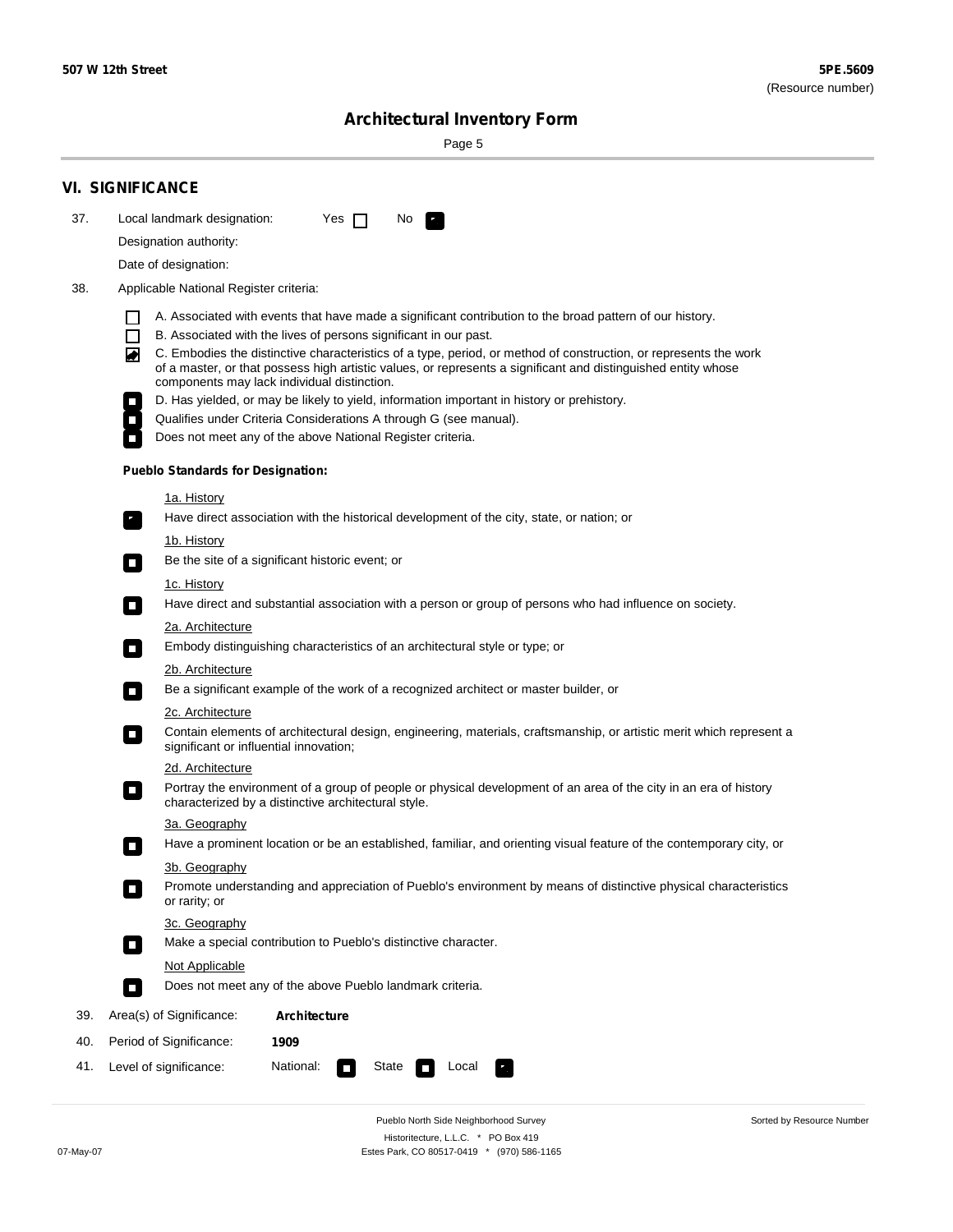Page 6

#### 42. Statement of significance:

This property is historically significant under Pueblo Local Landmark criterion 1A for its association with the development of **Pueblo's North Side Neighborhood, when more architecturally sophisticated buildings like this one joined the smaller,** plainer dwellings originally constructed here. It also represents the emerging merchant-entrepreneur class that settled here in late 18th and early 19th centuries. As well, the house is architecturally significant under National Register criterion C (Pueblo Local Landmark criterion 2A) as an intact example of a classically styled foursquare. However, the levels of architectural and historical significance, combined with physical integrity, are not to the extent that this property would qualify for individual listing in the National Register of Historic Places, the Colorado State Register of Historic Properties, or as a City of Pueblo Landmark. Nonetheless, it is most likely a contributing resource within any potential historic district.

Constructed in 1909, this house exhibits a high level of physical integrity relative to the seven aspects of integrity as defined by the National Park Service and the Colorado Historical Society: location, setting, design, materials, workmanship, feeling, **and association. There have been no notable alterations made to this building since its construction.**

### **VII. NATIONAL REGISTER ELIGIBILITY ASSESSMENT**

| 44. | National Register eligibility field assessment: |                                                                                                              | $\Box$ Individually eligible |         |  |                       | Not eligible        | $\Box$ Need data |
|-----|-------------------------------------------------|--------------------------------------------------------------------------------------------------------------|------------------------------|---------|--|-----------------------|---------------------|------------------|
|     |                                                 | Local landmark eligibility field assessment:                                                                 |                              |         |  | Individually eligible | <b>Not eligible</b> | $\Box$ Need data |
|     |                                                 | 45. Is there National Register district potential?                                                           |                              | Yes Dan |  | No $\blacksquare$     |                     |                  |
|     | Discuss:                                        | Constructed in 1909, this house exhibits a high level of physical integrity relative to the seven aspects of |                              |         |  |                       |                     |                  |

Constructed in 1909, this house exhibits a high level of physical integrity relative to the seven aspects of integrity as defined by the National Park Service and the Colorado Historical Society: location, setting, design, **materials, workmanship, feeling, and association. There have been no notable alterations made to this building since its construction.** Discuss:

> Yes Yes

No **DI**N/A  $\Box$  No  $\Box$  N/A  $\Box$ 

If there is National Register district potential, is this building contributing:

46. If the building is in existing National Register district, is it contributing:

#### **VIII. RECORDING INFORMATION**

| 47. | Photograph numbers): | <b>CD-ROM Photo Disc: North Side Photos</b><br>File Name(s): 12thstw507                                                       |
|-----|----------------------|-------------------------------------------------------------------------------------------------------------------------------|
|     | Negatives filed at:  | <b>Special Collections</b><br><b>Robert Hoag Rawlings Public Library</b><br>100 East Abriendo Avenue<br>Pueblo, CO 81004-4290 |
| 48. | Report title:        | <b>Pueblo North Side Neighborhood Survey</b>                                                                                  |
| 49. | $Date(s)$ :          | 06/14/2005                                                                                                                    |
| 50. | Recorder(s):         | <b>Adam Thomas</b>                                                                                                            |
| 51. | Organization:        | Historitecture, L.L.C.                                                                                                        |
| 52. | Address:             | <b>PO Box 419</b>                                                                                                             |
|     |                      | Estes Park, CO 80517-0419                                                                                                     |
| 53. | Phone number(s):     | (970) 586-1165                                                                                                                |
|     |                      |                                                                                                                               |

<sup>43.</sup> Assessment of historic physical integrity related to significance: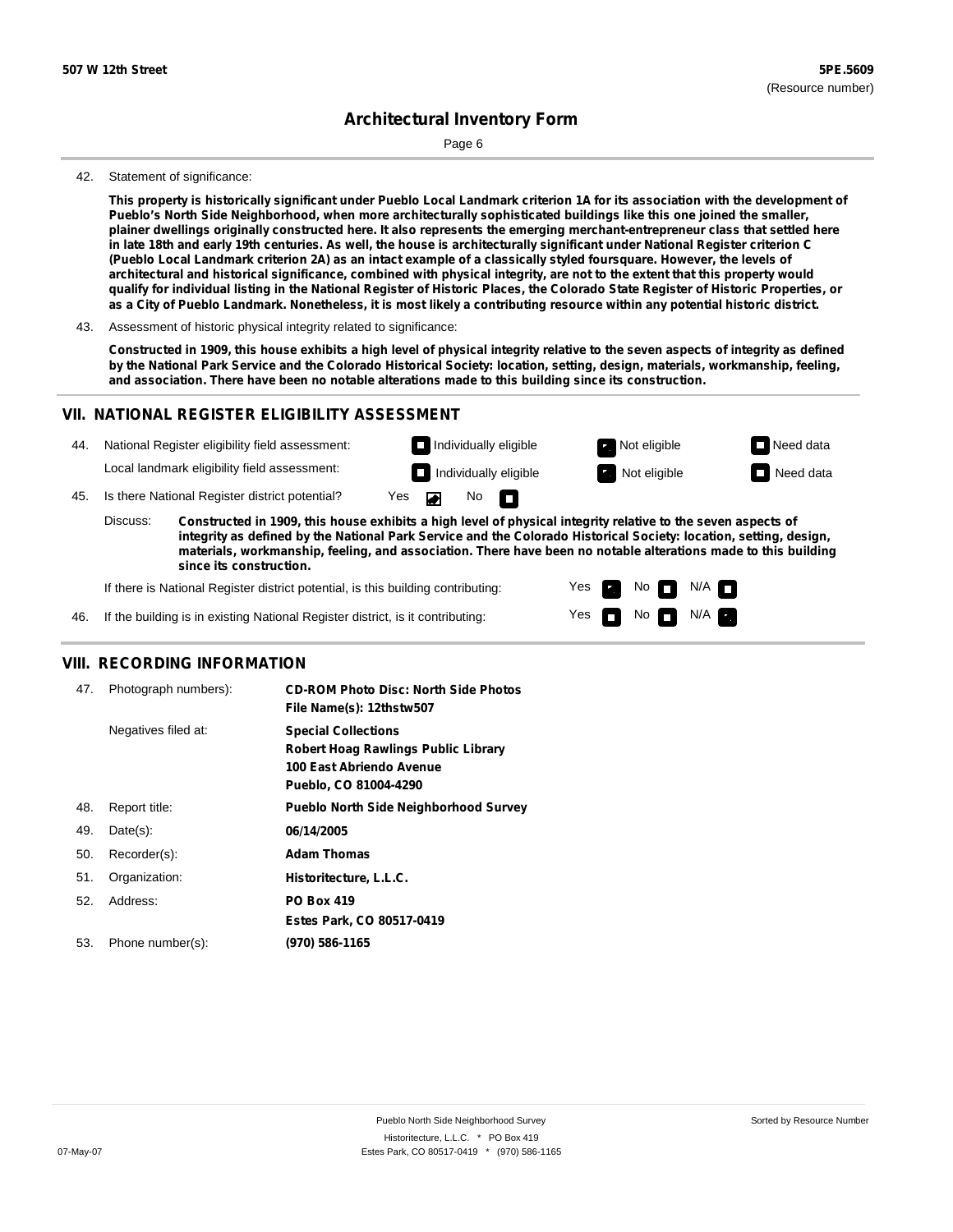Page 7